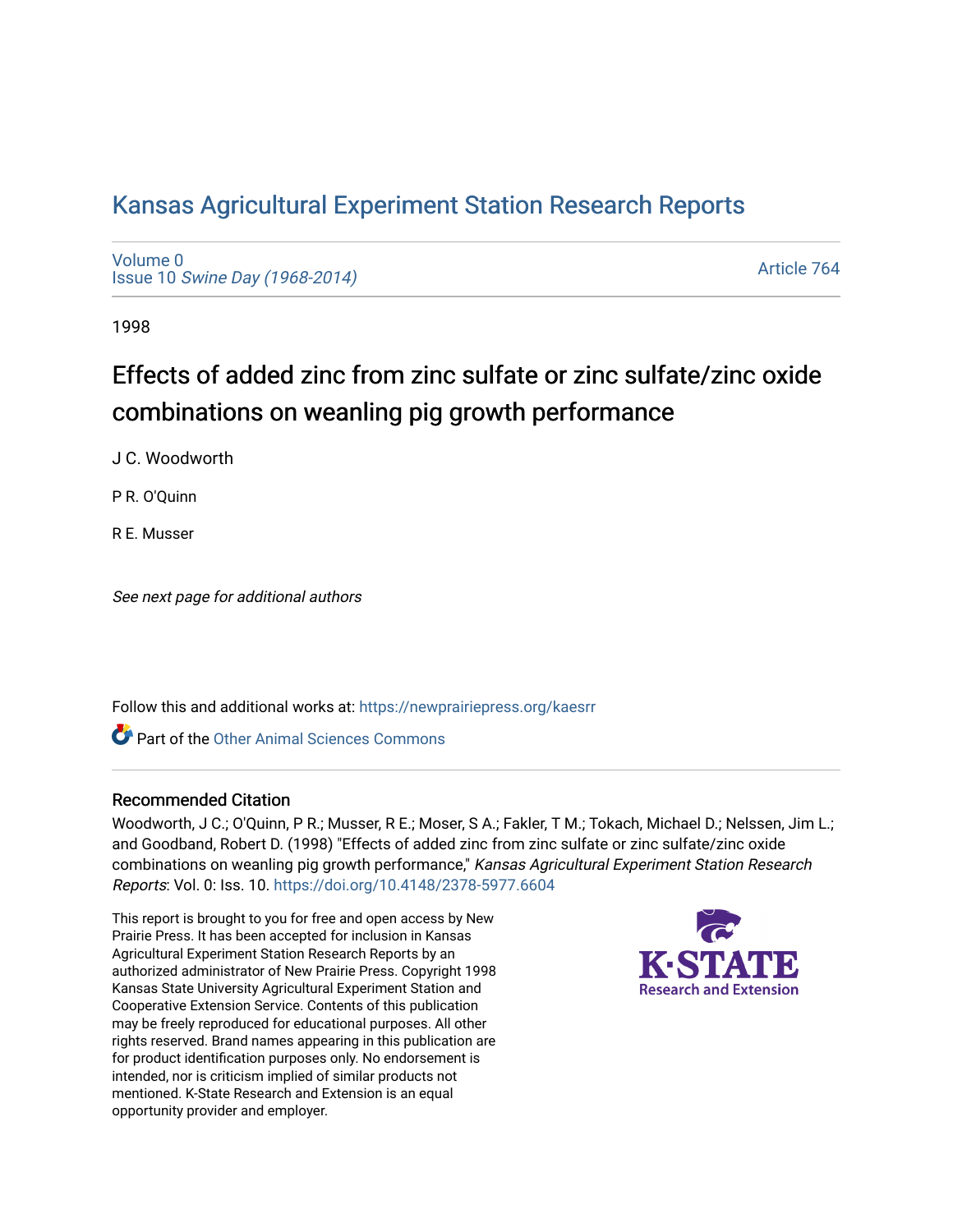### Effects of added zinc from zinc sulfate or zinc sulfate/zinc oxide combinations on weanling pig growth performance

#### Abstract

Three hundred and sixty early-weaned pigs were fed either a control diet containing no added Zn; diets containing added Zn (100, 200, or 400 ppm) from zinc sulfate or a combination of zinc sulfate and zinc oxide (50:50 ratio); or a diet containing 3,000 ppm of added Zn from zinc oxide. No additive effects on growth performance were observed with combinations of zinc sulfate and zinc oxide. Increasing levels of zinc sulfate or increasing the combination of zinc sulfate and zinc oxide had no effect on growth performance. Average daily gain and ADFI were highest for pigs fed diets containing 3,000 ppm of Zn from zinc oxide, which is similar to results of previous research at Kansas State University. To achieve maximum growth performance, 3,000 ppm of Zn from zinc oxide should be added to diets of weanling pigs.; Swine Day, Manhattan, KS, November 19, 1998

#### Keywords

Swine day, 1998; Kansas Agricultural Experiment Station contribution; no. 99-120-S; Report of progress (Kansas State University. Agricultural Experiment Station and Cooperative Extension Service); 819; Swine; Early-weaned pigs; Growth; Zinc

#### Creative Commons License



This work is licensed under a [Creative Commons Attribution 4.0 License](https://creativecommons.org/licenses/by/4.0/).

#### Authors

J C. Woodworth, P R. O'Quinn, R E. Musser, S A. Moser, T M. Fakler, Michael D. Tokach, Jim L. Nelssen, and Robert D. Goodband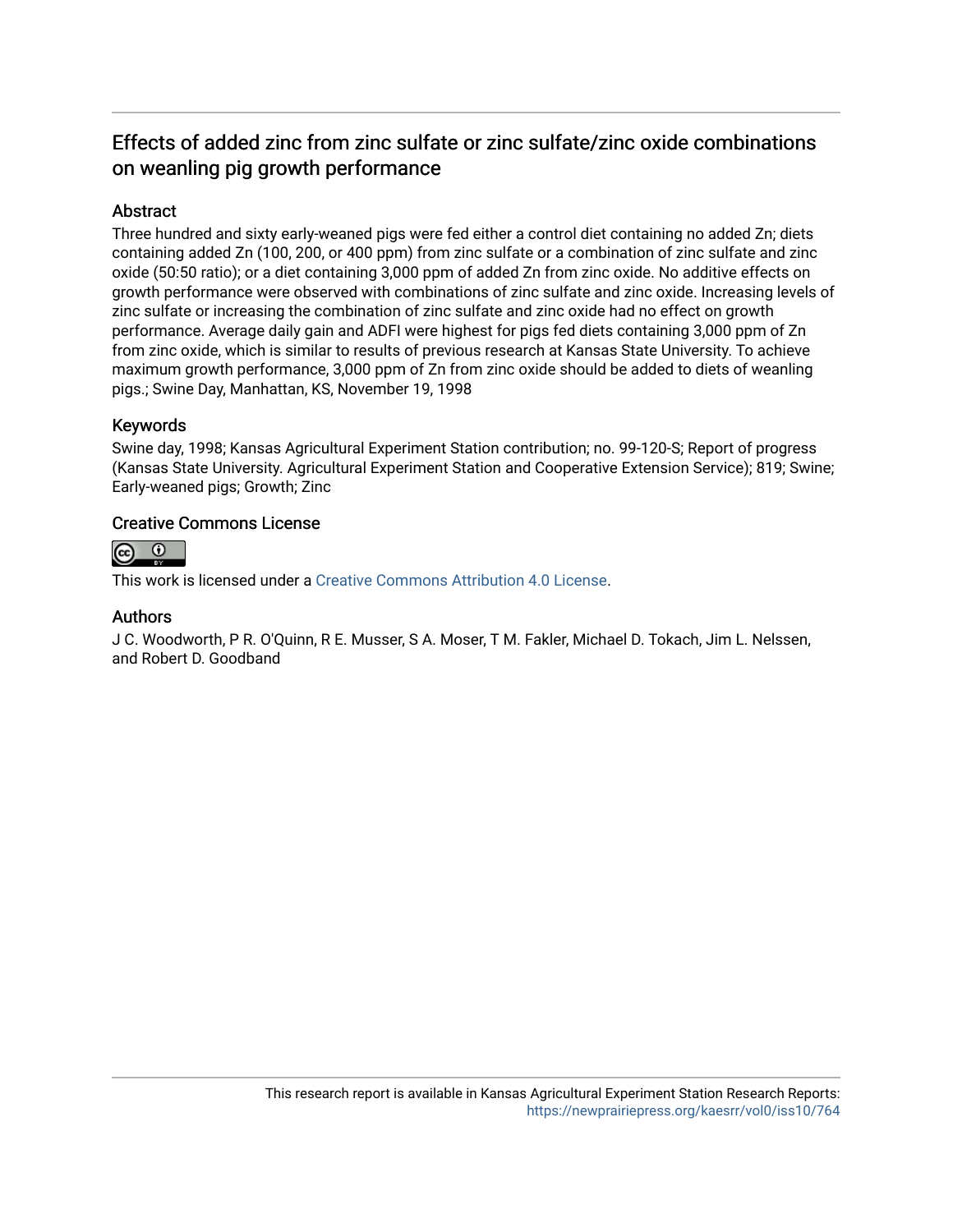

#### **EFFECTS OF ADDED ZINC FROM ZINC SULFATE** OR ZINC SULFATE/ZINC OXIDE COMBINATIONS ON WEANLING PIG GROWTH PERFORMANCE<sup>1</sup>

J. C. Woodworth, M. D. Tokach<sup>2</sup>, J. L. Nelssen, R. D. Goodband, P. R. O'Ouinn, R. E. Musser, S. A. Moser, and T. M. Fakler<sup>3</sup>

#### Summary

Three hundred and sixty early-weaned pigs were fed either a control diet containing no added Zn; diets containing added Zn (100, 200, or 400 ppm) from zinc sulfate or a combination of zinc sulfate and zinc oxide  $(50:50 \text{ ratio})$ ; or a diet containing 3,000 ppm of added Zn from zinc oxide. No additive effects on growth performance were observed with combinations of zinc sulfate and zinc oxide. Increasing levels of zinc sulfate or increasing the combination of zinc sulfate and zinc oxide had no effect on growth performance. Average daily gain and ADFI were highest for pigs fed diets containing 3,000 ppm of Zn from zinc oxide, which is similar to results of previous research at Kansas State University. To achieve maximum growth performance, 3,000 ppm of Zn from zinc oxide should be added to diets of weanling pigs.

(Key Words: Early-Weaned Pigs, Growth,  $Zinc.$ )

#### Introduction

A previous study at Kansas State University compared the effects of added Zn from zinc sulfate or a zinc amino acid complex (AvailaZn) to a diet containing no additional Zn and a diet containing  $3,000$  ppm of Zn from zinc oxide. All diets contained 165 ppm of Zn (zinc oxide) from the trace mineral premix. Although pigs fed diets containing zinc sulfate and AvailaZn had numerically lower ADG and ADFI compared to pigs fed high levels of zinc oxide, all pigs showed improvements in growth performance over those fed the diets containing no additional Zn. It was unclear if the growth response to added zinc sulfate was a true additive growth response to two different inorganic Zn sources (zinc oxide and zinc sulfate) or just a response to higher total Zn concentrations. The objective of this trial was to clarify this response.

#### **Procedures**

A total of 360 weanling pigs (initially 12.1 lb and 18 d of age; Genetipork) was used in a 34 d growth assay to determine the influence of added Zn from zinc sulfate or zinc sulfate and zinc oxide combinations on early-weaned pig growth performance. Pigs were blocked by initial weight and allotted randomly to each of eight dietary treatments. Each treatment had five pigs per pen and nine replications (pens) per treatment.

All experimental diets were fed in meal form. Diets fed from d 0 to 5 were formulated to contain 1.70% lysine, .48% methionine, .90% Ca, and .80% P (Table 1).

<sup>&</sup>lt;sup>1</sup>Appreciation is expressed to Zinpro Corporation, Eden Prairie, MN for parial financial support for this experiment and to Ed Ebert, Norton Pig Company, for supplying the pigs for this experiment, and to Colin Bradley of the London Health Sciences Centre, London, Ontario, Canada for conducting the serum Zn analysis.

<sup>&</sup>lt;sup>2</sup>Northeast Area Extension Office, Manhattan, KS.

<sup>&</sup>lt;sup>3</sup>Zinpro Corporation, Eden Prairie, MN.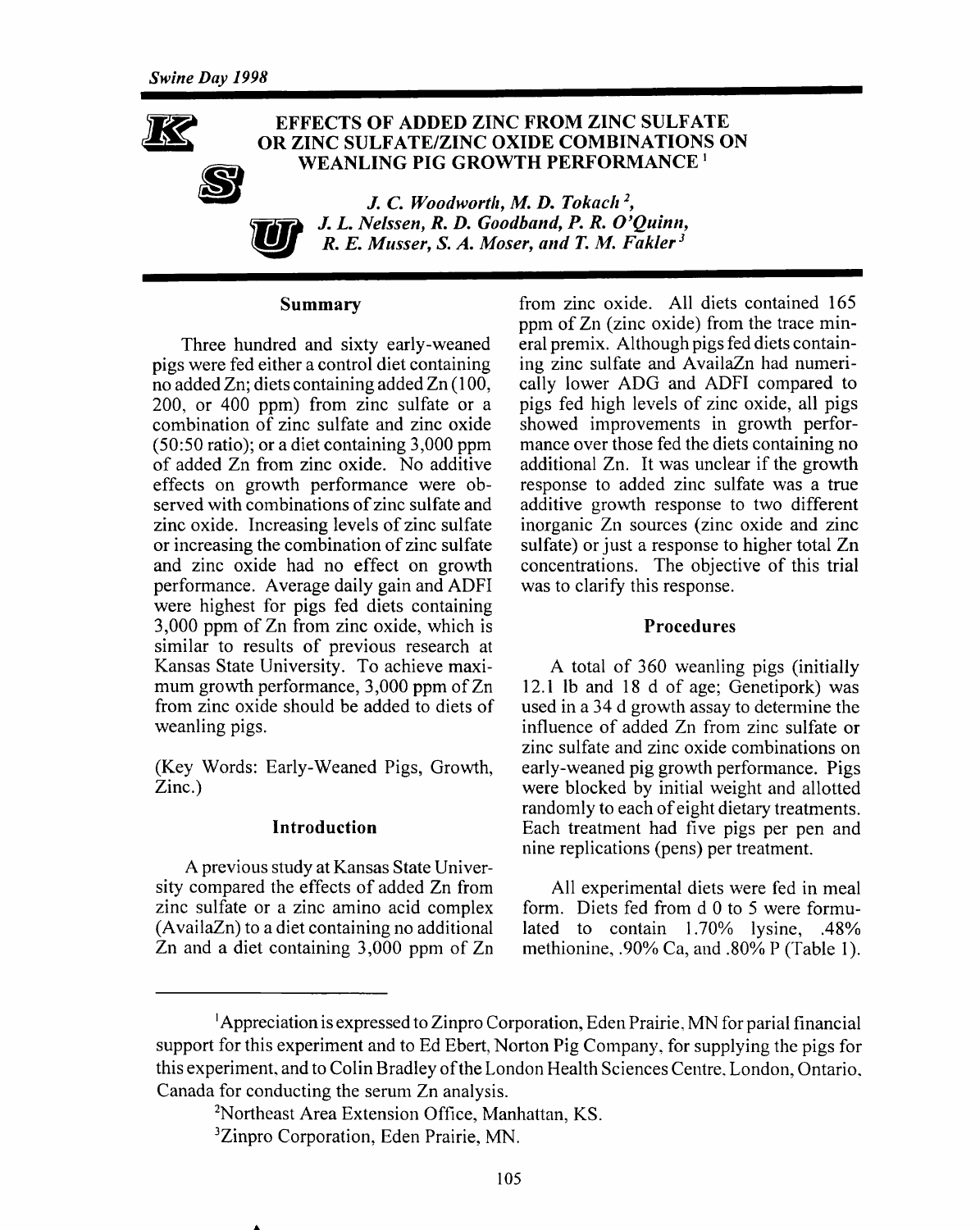Diets fed from d 5 to 10 were formulated to contain 1.55% lysine. .44% methionine. .90% Ca. and .80% P. Diets fed from d 10 to 20 were formulated to contain 1.40% lysine, .39% methionine, .85% Ca. and .75% P. Diets fed from d 20 to 34 were formulated to contain 1.30% lysine, .36% methionine. .75% Ca, and .70% P. The eight experimental diets consisted of a negative control diet containing no added Zn; three diets containing added zinc sulfate to provide 100, 200, or 400 ppm of Zn; three diets containing added zinc sulfate and zinc oxide at a 1:1 ratio to achieve total Zn additions of 100, 200, or 400 ppm; and a positive control diet containing 3,000 ppm of added Zn from zinc oxide. Pigs were fed the same experimental Zn concentrations throughout the 34 d study. Zinc sulfate and zinc oxide replaced cornstarch in the negative control diet to form the experimental treatments. The trace mineral premix had no additional Zn.

Pigs were housed in the Kansas State University segregated early-weaning facility. Each pen was  $4 \times 4$  ft and contained one nipple waterer and one self-feeder to provide ad libitum access to feed and water.

Pigs were weighed and feed disappearance was determined on d 0, 5, 10, 20, and 34 to calculate ADG, ADFI, and F/G. Feed samples were collected and analyzed for Zn concentration. Two pigs per pen were selected randomly and bled on days 20 and 34 to determine serum Zn concentration. Samples were centrifuged, and the serum from the two pigs in each pen was pooled for analysis. Water samples were collected and analyzed for Zn concentration.

Data were analyzed as a randomized complete block design with pen as the experimental unit. Linear and quadratic values were obtained for increasing levels of zinc sulfate and zinc sulfate/zinc oxide combinations including the negative control. Contrast statements were used to investigate the mean differences between the two controls, 0 and 3,000 ppm of added Zn from zinc oxide, and the other diets as well as comparing the mean differences of diets containing zinc sulfate to diets containing the combination of zinc sulfate and zinc oxide.

#### **Results and Discussion**

From d 0 to 10, no difference (linear and quadratic, P>.57) occurred in ADG with increasing zinc sulfate, but pigs fed increasing levels of total Zn from the combination of zinc sulfate and zinc oxide had decreasing (linear,  $P<.01$ ) ADG. Pigs fed the positive control diet containing  $3.000$  ppm of  $\overline{Z}$ n from zinc oxide had higher  $(P<.006)$  ADG and ADFI compared to pigs fed any other diet. Feed to gain ratio worsened (linear,  $P < 006$ ) for pigs fed increasing total Zn from combinations of zinc sulfate and zinc oxide, which explains the poorer ADG exhibited by pigs fed the combination of 200 ppm of Zn from zinc sulfate and 200 ppm of Zn from zinc oxide. Pigs fed this diet also had poorer  $(P<.001)$  F/G compared to pigs fed 400 ppm of Zn from only zinc sulfate. Pigs fed the diet containing 3,000 ppm of Zn had improved  $(P<.02)$  F/G compared to pigs fed diets containing zinc sulfate or diets containing zinc sulfate and zinc oxide but did not differ  $(P<.14)$  from pigs fed no additional Zn.

From d 10 to 20, no differences (linear and quadratic, P<.15) occurred in ADG, ADFI, or F/G for pigs fed increasing zinc sulfate or increasing total Zn from combinations of zinc sulfate and zinc oxide. Pigs fed diets containing 3,000 ppm of Zn from zinc oxide had higher (P<.0001) ADG and ADFI compared to pigs in all other treatments. Pigs fed the positive control diet tended to have improved  $(P<.07)$  F/G compared to pigs fed all other diets. Average daily gain, ADFI, and  $F/G$  was not affected  $(P > .32)$  by pigs fed zinc sulfate compared to pigs fed diets containing both zinc sulfate and zinc oxide.

From d 20 to 34, ADG, ADFI, and F/G again were not affected  $(P>14)$  by increasing levels of zinc sulfate and increasing levels of total Zn from combined zinc sulfate and zinc oxide. Average daily gain was higher  $(P<.04)$  for pigs fed the combination of 50 ppm of Zn from zinc sulfate and 50 ppm of Zn from zinc oxide compared to pigs fed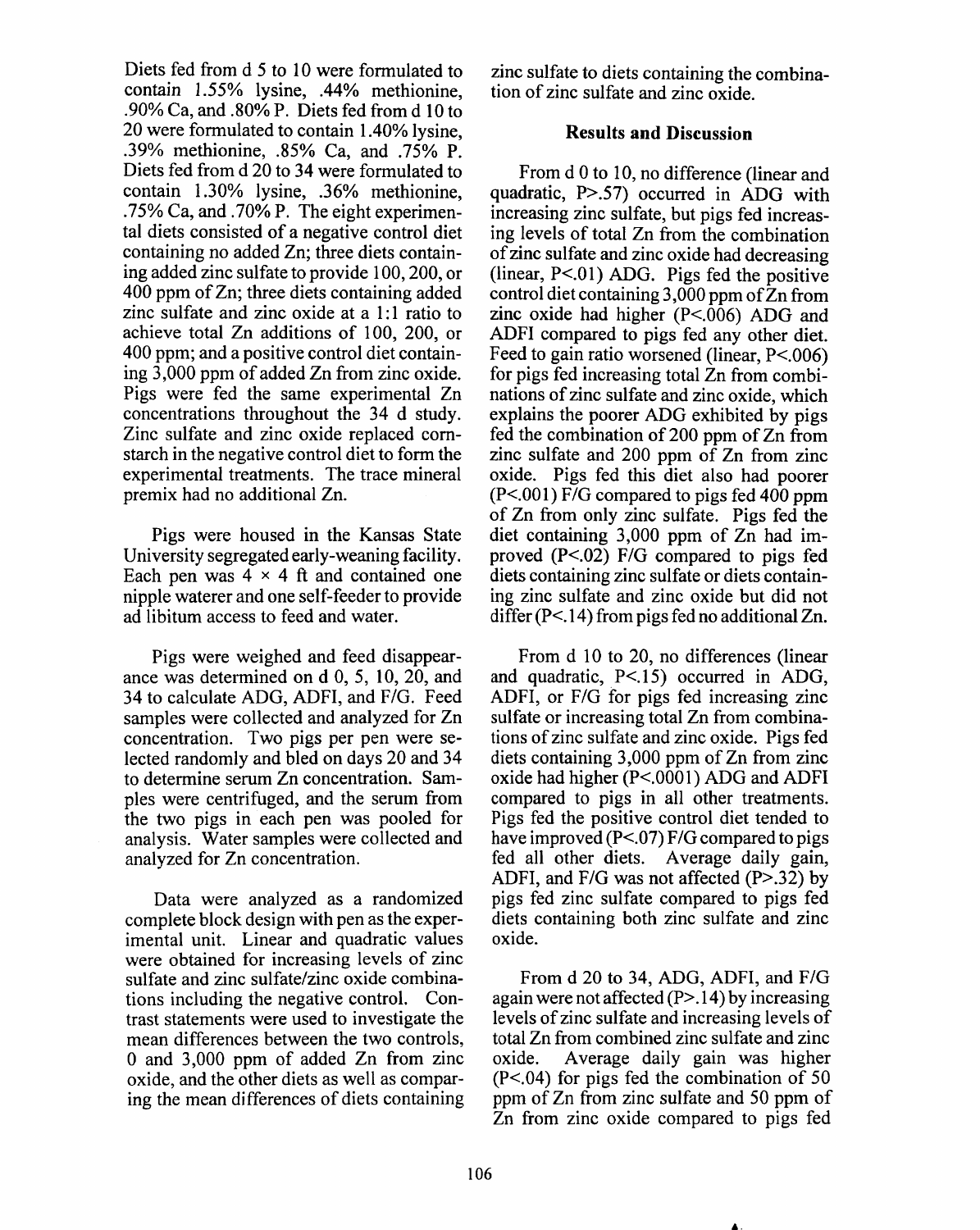only 100 ppm of Zn from zinc sulfate. Pigs fed the positive control diet had higher  $(P<.004)$  ADG than pigs fed diets containing zinc sulfate and tended to have higher  $(P>0.08)$  ADGs compared to pigs fed diets containing both zinc sulfate and zinc oxide or diets containing no added Zn. Average daily feed intake was higher  $(P<.001)$  for pigs fed 3,000 ppm of Zn from zinc oxide compared to all other treatments. Pigs fed diets containing combinations of Zn from zinc sulfate and zinc oxide had higher (P<.05) ADFI than pigs fed diets containing only zinc sulfate. Like ADFI, pigs fed the positive control diet had improved  $(P<.01)$  F/G compared to pigs fed any other treatment. Feed efficiency was not different  $(P>0.46)$  for pigs fed zinc sulfate compared to pigs fed diets containing both zinc sulfate and zinc oxide.

Overall from d 0 to 34, no differences (linear and quadratic,  $P > 16$ ) in ADG, ADFI, or F/G occurred for pigs fed increasing concentrations of Zn from zinc sulfate or increasing concentrations of total Zn from zinc sulfate and zinc oxide. Pigs fed the diet containing 3,000 ppm of added Zn from zinc oxide had the highest (P<.0009) ADG and ADFI compared to pigs fed all other diets. Pigs fed diets containing only zinc sulfate tended to have higher  $(P<.09)$  ADFI compared to pigs fed diets containing both zinc sulfate and zinc oxide but did not differ  $(P > .24)$  in ADG and F/G. No differences  $(P > .08)$  occurred in F/G between treatments from  $d$  0 to 34.

Feed samples were collected and analyzed for Zn concentrations (Table 2). Zinc concentrations generally increased with increasing additions of Zn. Some variation did occur between calculated and analyzed values. According to AAFCO guidelines. variations of 20% are permitted in Zn analysis. Water samples also were analyzed for Zn concentration and found to contain only 90 ppb Zn, which would not significantly influence growth performance of the pigs.

Serum Zn concentrations at d 20 and 34 (Tables 3 and 4) increased (linear and quadratic,  $P < 04$ ) with increasing zinc sulfate and increasing total Zn from combinations of zinc sulfate and zinc oxide. Pigs fed the positive control diet containing 3,000 ppm of Zn from zinc oxide had higher  $(P<.0001)$ serum Zn concentrations, and pigs fed no additional Zn had lower  $(P<.05)$  serum Zn concentrations compared to all pigs in other treatments. No difference (P>.39) occurred in serum Zn concentration for pigs fed only zinc sulfate versus pigs fed both zinc sulfate and zinc oxide.

In conclusion, pigs fed diets containing 3,000 ppm of Zn from zinc oxide had the highest ADG compared to all other treatments. The response in ADG was a result of higher ADFI exhibited by these pigs compared to pigs fed other diets. No consistent differences occurred in ADG, ADFI, or F/G for pigs fed diets containing zinc sulfate compared to pigs fed diets containing both zinc sulfate and zinc oxide. Data from previous trials showed increases in ADG of pigs fed diets containing added Zn versus diets containing no Zn. The lack of response in this trial to basal levels of added Zn could be explained by differences in health status of the pigs and by different genotypes having different Zn requirements. These data suggest that 3,000 ppm of Zn from zinc oxide should be added to diets to maximize weanling pig growth performance.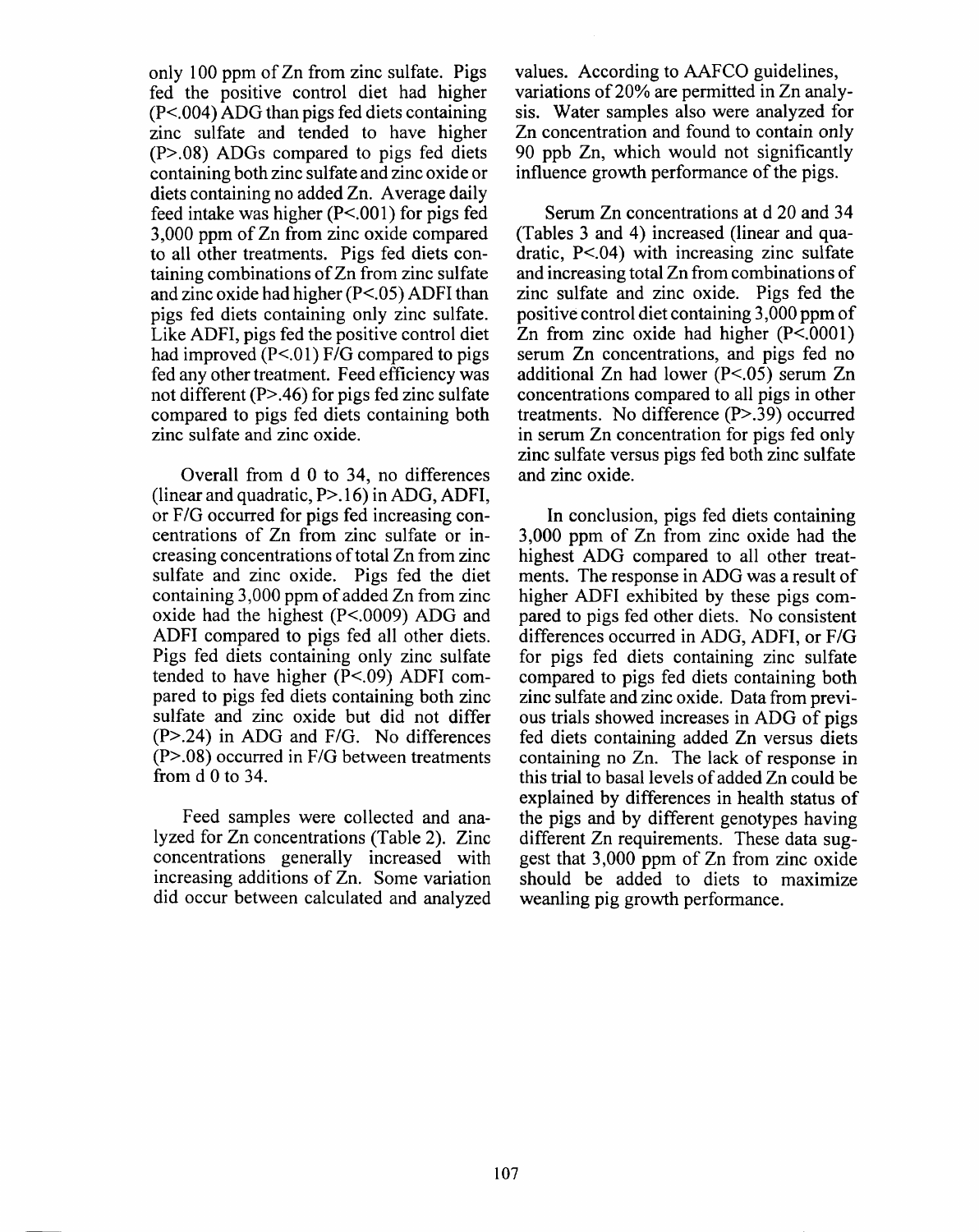| Ingredient, %                     | Day 0 to $5^a$ | Day 5 to $10b$ | Day 10 to $20^{\circ}$ | Day 20 to 34 <sup>d</sup> |
|-----------------------------------|----------------|----------------|------------------------|---------------------------|
| Corn                              | 38.69          | 45.66          | 51.95                  | 58.72                     |
| Dried whey                        | 25.00          | 20.00          | 10.00                  |                           |
| Soybean meal (46.5% CP)           | 12.18          | 21.30          | 28.50                  | 34.39                     |
| Spray-dried animal plasma         | 6.75           | 2.50           |                        |                           |
| Select menhaden fish meal         | 6.00           | 2.50           |                        |                           |
| Lactose                           | 5.00           |                |                        |                           |
| Soy oil                           | 2.00           | 2.00           | 3.00                   | 3.00                      |
| Spray-dried blood meal            | 1.75           | 2.50           | 2.50                   |                           |
| Monocalcium phosphate             | .70            | 1.27           | 1.60                   | 1.48                      |
| Limestone                         | .51            | .77            | 1.0                    | .97                       |
| Cornstarch <sup>e</sup>           | .50            | .50            | .50                    | .50                       |
| Salt                              | .25            | .30            | .30                    | .35                       |
| Vitamin premix                    | .25            | .25            | .25                    | .25                       |
| L-Lysine HCL                      | .15            | .15            | .15                    | .15                       |
| Trace mineral premix <sup>f</sup> | .15            | .15            | .15                    | .15                       |
| DL-Methionine                     | .12            | .15            | .10                    | .04                       |
|                                   |                |                |                        |                           |
| Total                             | 100.00         | 100.00         | 100.00                 | 100.00                    |

Table 1. Diet Compositions (As-Fed Basis)

<sup>a</sup>Diets were formulated to contain 1.70% lysine, .48% methionine, .90% Ca, and .80% P and were fed from d 0 to 5 after weaning.

<sup>b</sup>Diets were formulated to contain 1.55% lysine, .44% methionine, .90% Ca, and .80% P and were fed from d 5 to 11.

°Diets were formulated to contain 1.40% lysine, .39% methionine, .85% Ca, and .75% P and were fed from d 10 to 21.

<sup>d</sup>Diets were formulated to contain 1.30% lysine, .36% methionine, .75% Ca, and .70% P and were fed from d 21 to 36.

*eZn* sources replaced corn starch to provide 100, 200, 400, or 3,000 ppm of added Zn.

Provided per ton of complete feed: 36 g Mn;  $150 g$  Fe;  $15 g$  Cu;  $270 mg$  I; and 270 mg Se.

|                |              |                |          | $\sim$ |          |     |          |     |          |  |  |
|----------------|--------------|----------------|----------|--------|----------|-----|----------|-----|----------|--|--|
|                |              | Added Zn (ppm) |          |        |          |     |          |     |          |  |  |
|                | Zinc Sulfate | $\bf{0}$       | 100      | 50     | 200      | 100 | 400      | 200 | $\bf{0}$ |  |  |
| Item           | Zinc Oxide   | $\bf{0}$       | $\bf{0}$ | 50     | $\bf{0}$ | 100 | $\bf{0}$ | 200 | 3,000    |  |  |
| Day $0$ to $5$ |              |                |          |        |          |     |          |     |          |  |  |
| Zn             |              | 38             | 217      | 140    | 189      | 185 | 438      | 374 | 2,700    |  |  |
| Day 5 to $10$  |              |                |          |        |          |     |          |     |          |  |  |
| Zn             |              | 44             | 155      | 93     | 131      | 229 | 178      | 361 | 2,440    |  |  |
| Day 10 to 20   |              |                |          |        |          |     |          |     |          |  |  |
| Zn             |              | 59             | 117      | 97     | 155      | 253 | 379      | 404 | 2,529    |  |  |
| Day 20 to 34   |              |                |          |        |          |     |          |     |          |  |  |
| Zn             |              | 230            | 116      | 116    | 165      | 149 | 269      | 234 | 1,944    |  |  |

Table 2. Analyzed Zinc Concentrations (ppm) of Formulated Diets<sup>a</sup>

<sup>a</sup>Values (as-fed basis) represent analysis of one sample per diet for each time period.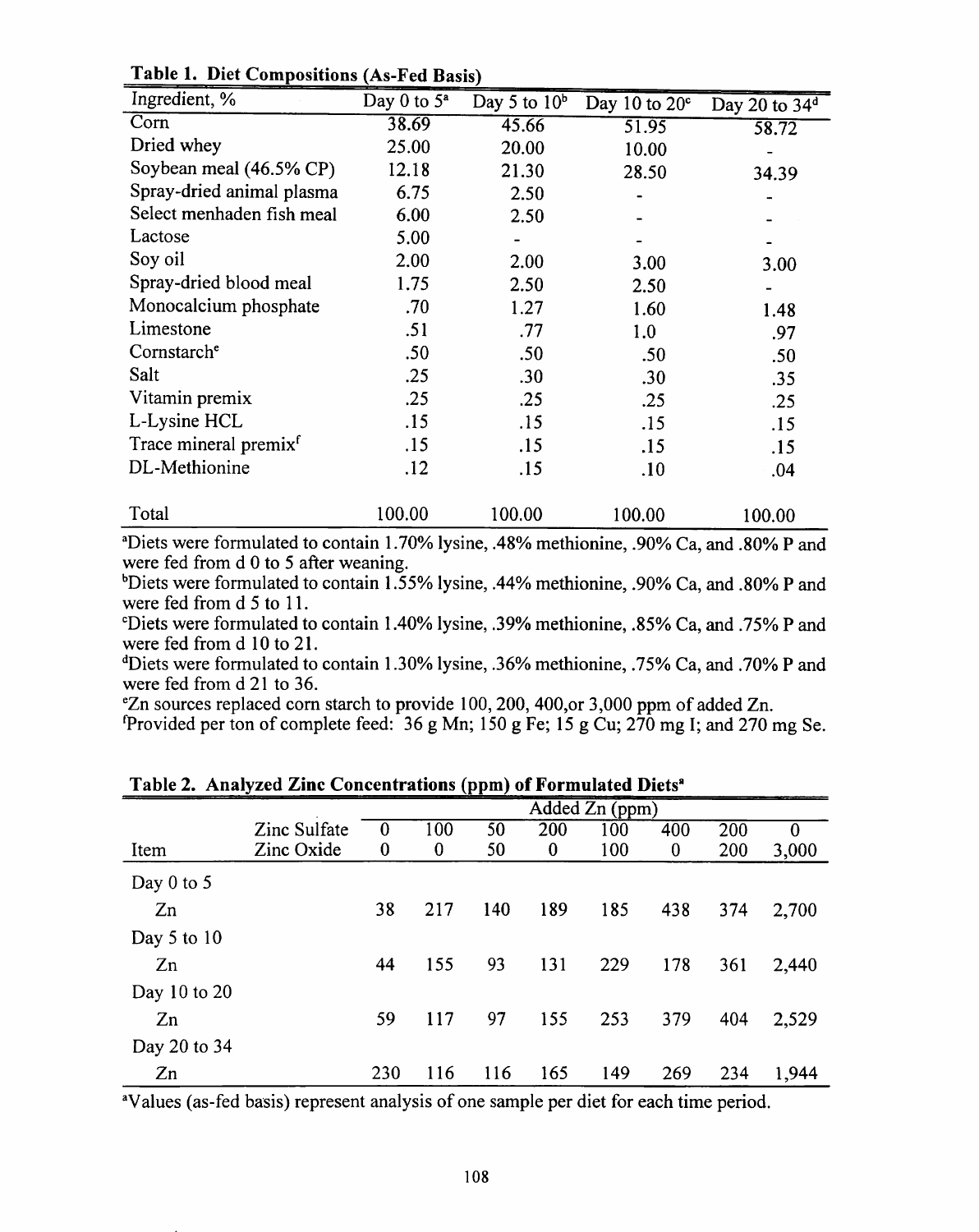|                           |              | Added Zn (ppm) |          |      |                  |      |          |      |          |  |
|---------------------------|--------------|----------------|----------|------|------------------|------|----------|------|----------|--|
|                           | Zinc Sulfate | $\bf{0}$       | 100      | 50   | 200              | 100  | 400      | 200  | $\bf{0}$ |  |
| Item                      | Zinc Oxide   | $\bf{0}$       | $\bf{0}$ | 50   | $\boldsymbol{0}$ | 100  | $\bf{0}$ | 200  | 3,000    |  |
| Day 0 to 10               |              |                |          |      |                  |      |          |      |          |  |
| ADG, lb                   |              | .38            | .35      | .35  | .33              | .35  | .36      | .32  | .47      |  |
| ADFI, lb                  |              | .47            | .46      | .48. | .44              | .45  | .44      | .47  | .55      |  |
| F/G                       |              | 1.29           | 1.35     | 1.38 | 1.38             | 1.29 | 1.24     | 1.51 | 1.19     |  |
| Day 10 to 20              |              |                |          |      |                  |      |          |      |          |  |
| ADG, lb                   |              | .68            | .68      | .72  | .69              | .68  | .66      | .68  | .88      |  |
| ADFI, lb                  |              | 1.01           | .99      | 1.05 | .95              | .96  | .94      | .97  | 1.25     |  |
| F/G                       |              | 1.55           | 1.49     | 1.45 | 1.39             | 1.42 | 1.44     | 1.43 | 1.42     |  |
| Day 20 to 34              |              |                |          |      |                  |      |          |      |          |  |
| ADG, lb                   |              | 1.20           | 1.15     | 1.25 | 1.19             | 1.20 | 1.13     | 1.16 | 1.28     |  |
| ADFI, lb                  |              | 1.88           | 1.91     | 2.03 | 1.87             | 1.97 | 1.83     | 1.92 | 2.23     |  |
| $\mathbf{F/G}$            |              | 1.56           | 1.66     | 1.62 | 1.57             | 1.63 | 1.62     | 1.66 | 1.75     |  |
| Day 0 to 34               |              |                |          |      |                  |      |          |      |          |  |
| ADG, lb                   |              | .81            | .77      | .83  | .79              | .80  | .80      | .77  | .92      |  |
| ADFI, lb                  |              | 1.21           | 1.22     | 1.28 | 1.18             | 1.23 | 1.21     | 1.21 | 1.44     |  |
| F/G                       |              | 1.51           | 1.57     | 1.54 | 1.50             | 1.53 | 1.51     | 1.58 | 1.57     |  |
| Day 20 Serum <sup>b</sup> |              |                |          |      |                  |      |          |      |          |  |
| $Zn$ , mg/L               |              | .41            | .77      | .88  | .94              | .88  | .88      | .91  | 1.74     |  |
| Day 34 Serum <sup>b</sup> |              |                |          |      |                  |      |          |      |          |  |
| $Zn$ , mg/L               |              | .93            | .97      | 1.09 | 1.16             | 1.13 | 1.11     | 1.16 | 1.78     |  |

Effects of Added Zinc from Zinc Sulfate or Zinc Sulfate/Zinc Oxide Table 3. **Combinations on Weanling Pig Growth Performance**<sup>a</sup>

<sup>a</sup>A total of 360 weanling pigs (initially 12.1 lb and 18 d of age), five pigs per pen and nine pens per treatment.

<sup>b</sup>Values represent treatment means of pooled samples from two pigs per pen.